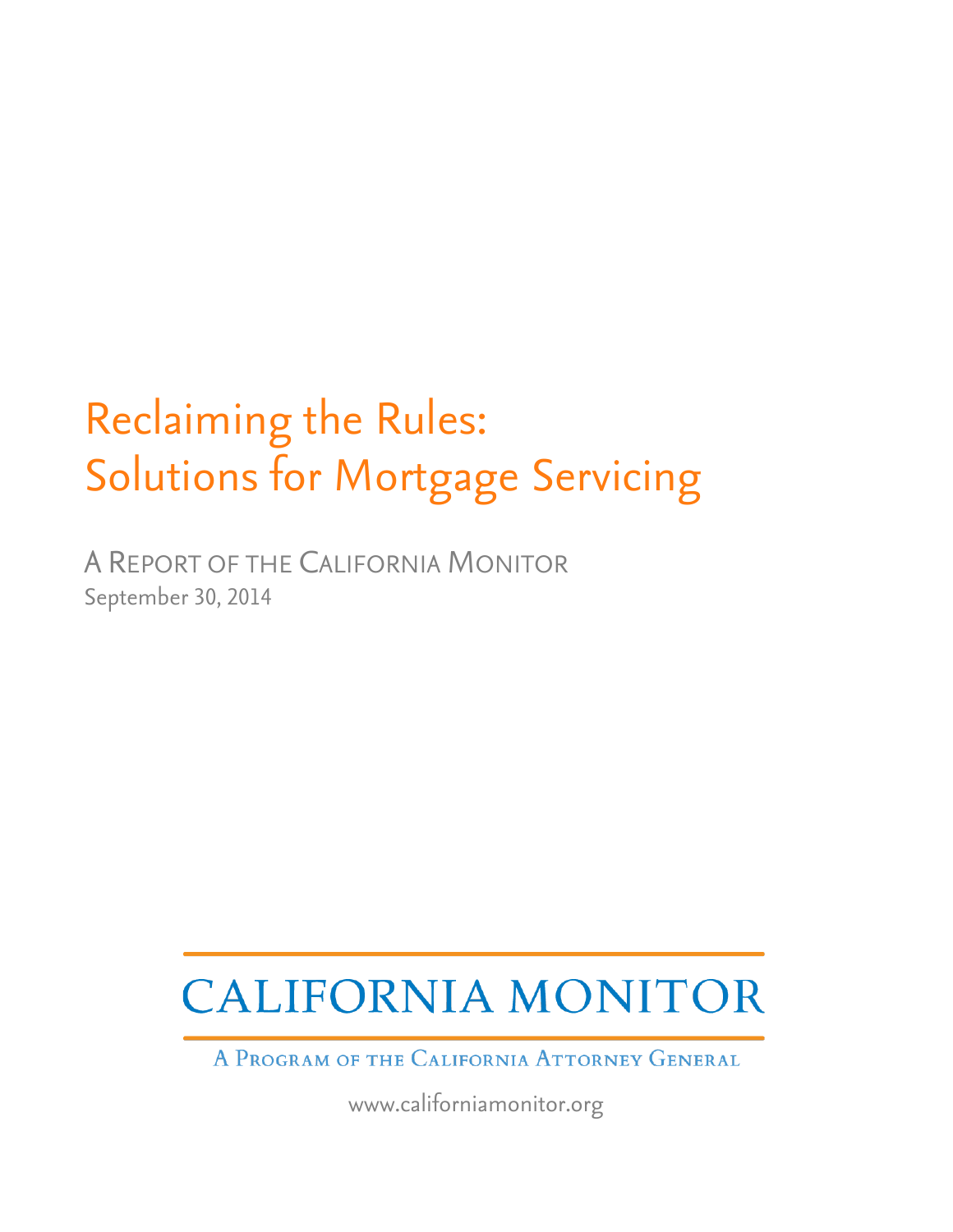**CALIFORNIA MONITOR** 

A PROGRAM OF THE CALIFORNIA ATTORNEY GENERAL

# Summary

When I began my work as California Monitor for the National Mortgage Settlement (Settlement) in April 2012, mortgage servicing was at the forefront of public and government attention. The Settlement implemented 304 reforms aimed at improving the practices of the five largest servicers in the market. Activity continued at the federal and state level to improve servicing. In 2013, California's Homeowner Bill of Rights (HBOR) went into effect. In 2014, the Consumer Financial Protection Bureau (CFPB) issued extensive mortgage servicing rules. These were milestones for consumer protection.

Many of the regulations had visible effects in making homeownership more sustainable and helped homeowners get fairly reviewed for foreclosure prevention alternatives. Based on my years of direct engagement and analysis as Monitor, I can say with certainty that mortgage servicing has improved. But after reviewing over 5,000 complaints from California homeowners, I also know that the work is not done. Some servicing regulations cause confusion for homeowners and pointless work for servicers. Other issues should have been fixed by now, but have not been addressed.

Part of the problem is replication of the Settlement's servicing standards. The CFPB and other lawmakers have subsequently adopted mortgage laws, often without sufficient analysis of and data on how the Settlement was working on the ground.<sup>1</sup> Reforms that fell short were enshrined into permanent statutory law, rather than amended. In other cases, standards were tweaked in a way that ignored why they were inadequate. The most glaring example is the loan modification denial letter. While now very comprehensive, homeowners still cannot understand it; the text-heavy format and high literacy level are barriers to consumers knowing their rights. Regulators need to make improvements based on the expertise and analytics of the California Monitor Program and others, including leadership at servicers who implemented the National Mortgage Settlement. Rule writing is difficult, and mortgage servicing is complex. But these are the very reasons that it is imperative to revisit the rules with a stronger focus on the Settlement's successes and failures.

An important (and unappreciated) avenue for change in mortgage servicing is through government-sponsored enterprise (GSE) reform. At the very least, reforming the Fannie Mae and Freddie Mac servicing guidelines is key to large-scale improvements in the industry. New guidelines could push servicers to invest in technology, a critical solution to current problems in mortgage servicing. The market itself has very little incentive to invest in technology, particularly as loan defaults decline. Through GSE reform, servicers could be required to implement a common default servicing platform. Such technology would protect homeowners during a service transfer by ensuring that the new servicer has immediate access to all of a homeowner's loan information. This would reduce the anxiety that transfers cause for homeowners on the verge of losing their homes and the costs (including burden on nonprofits and HUD counselors) from unnecessary document requests. A common default servicing platform also reduces industry compliance costs.

Regulators and industry also should initiate pilot programs, harness technology that is currently unused, and develop multicultural, multilingual communications with homeowners. Regulators should be evaluating the letters servicers produce in response to a rule to determine if the rule is accomplishing its purpose. Servicers should conduct consumer testing and re-write uninformative and confusing letters. There is already precedent for this type of testing from the CFPB,

 $^1$  California, Minnesota, and Nevada all enacted Homeowner Bills of Rights (HBOR) in the wake of the National Mortgage Settlement. CAL. CIV. CODE § 2923.4 et. seq. (West 2012) (California); MINN. STAT. ANN.§ 582.043 (West 2014) (Minnesota); NEV. REV. STAT. ANN.§ 107.400 et. seq. (West 2013) (Nevada). To be sure, California's HBOR was signed on July 11, 2012, in the immediate aftermath of the Settlement's announcement. This made it impossible to incorporate any knowledge of the efficacy of the Settlement's servicing reforms, which did not take force until October 3, 2012.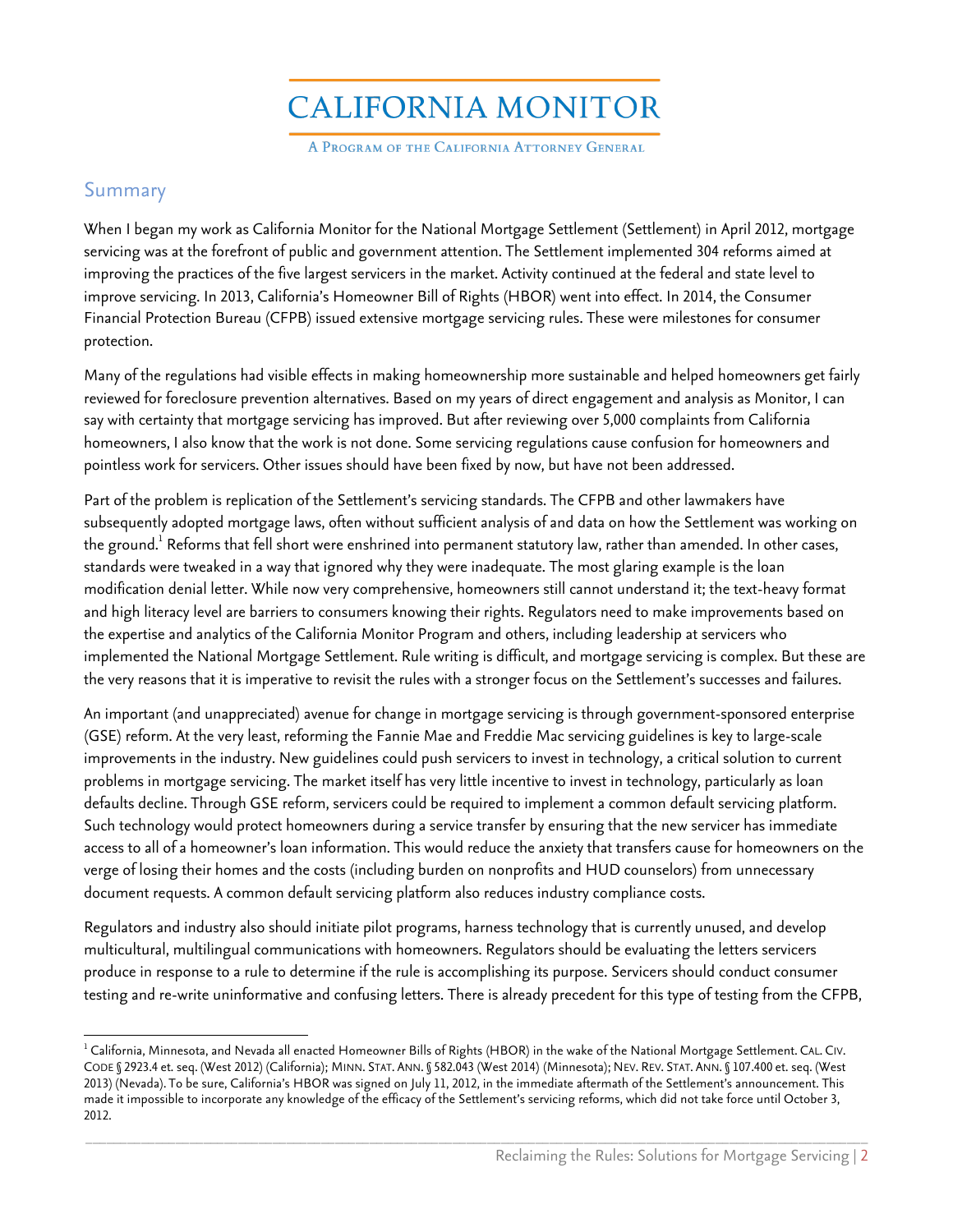with impressive results. And of course, the financial services industry has remarkable marketing talent that could be deployed in servicing, not just customer acquisition.

The National Mortgage Settlement gave homeowners many crucial protections, and the industry has come a long way from the illegal and unfair conduct in the years before 2012. As Monitor, I know firsthand that thousands of families are still struggling to save their homes. As a consumer protection expert, I know the importance of redesigning law to address existing weaknesses and to adapt to future challenges and market conditions.

This report hopes to start a dialogue that keeps mortgage servicing moving forward.

Very truly yours,

Hatte Porta

Katherine Porter

This report reflects the views of the California Monitor Program. It does not necessarily reflect the views of the California Attorney General or the California Department of Justice.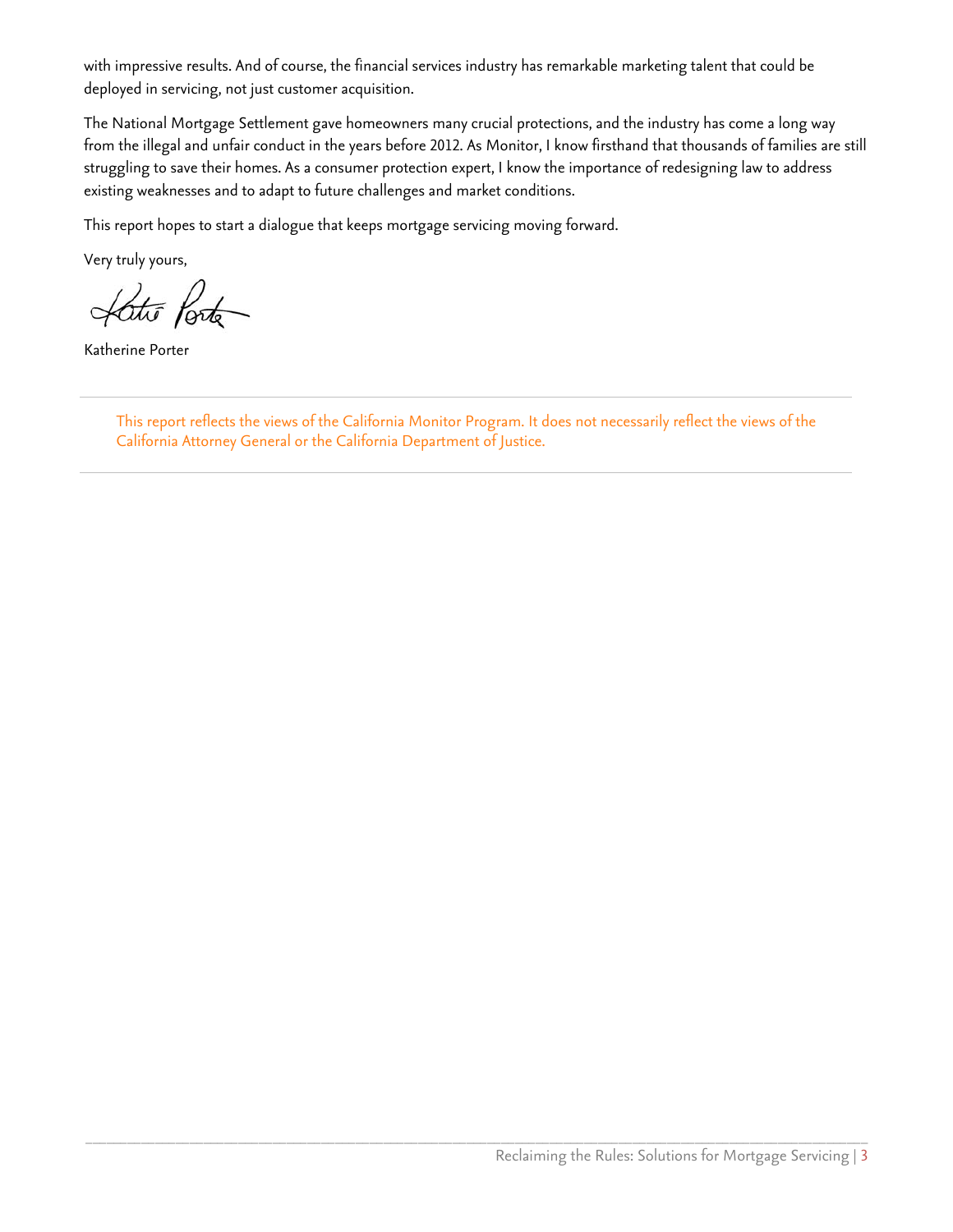# **CONTENTS**

| Summary                                               |                   |
|-------------------------------------------------------|-------------------|
| Revisiting Rulemaking and Enforcement                 |                   |
| Transforming the Regulation of Consumer Communication | 6                 |
| <b>Government Speak</b>                               | 6                 |
| Irrelevant Information                                | 9                 |
| <b>Unrealistic Expectations</b>                       | 11                |
| Imprecise Language                                    | $12 \overline{ }$ |
| <b>Building Better Solutions</b>                      |                   |
| GSE Servicing: The Best Platform for Further Reform   | $12 \overline{ }$ |
| <b>Consumer Protection Through Technology</b>         | 13                |
| <b>Consumer Testing to Improve Communications</b>     | 16                |
| The Future of Mortgage Servicing                      |                   |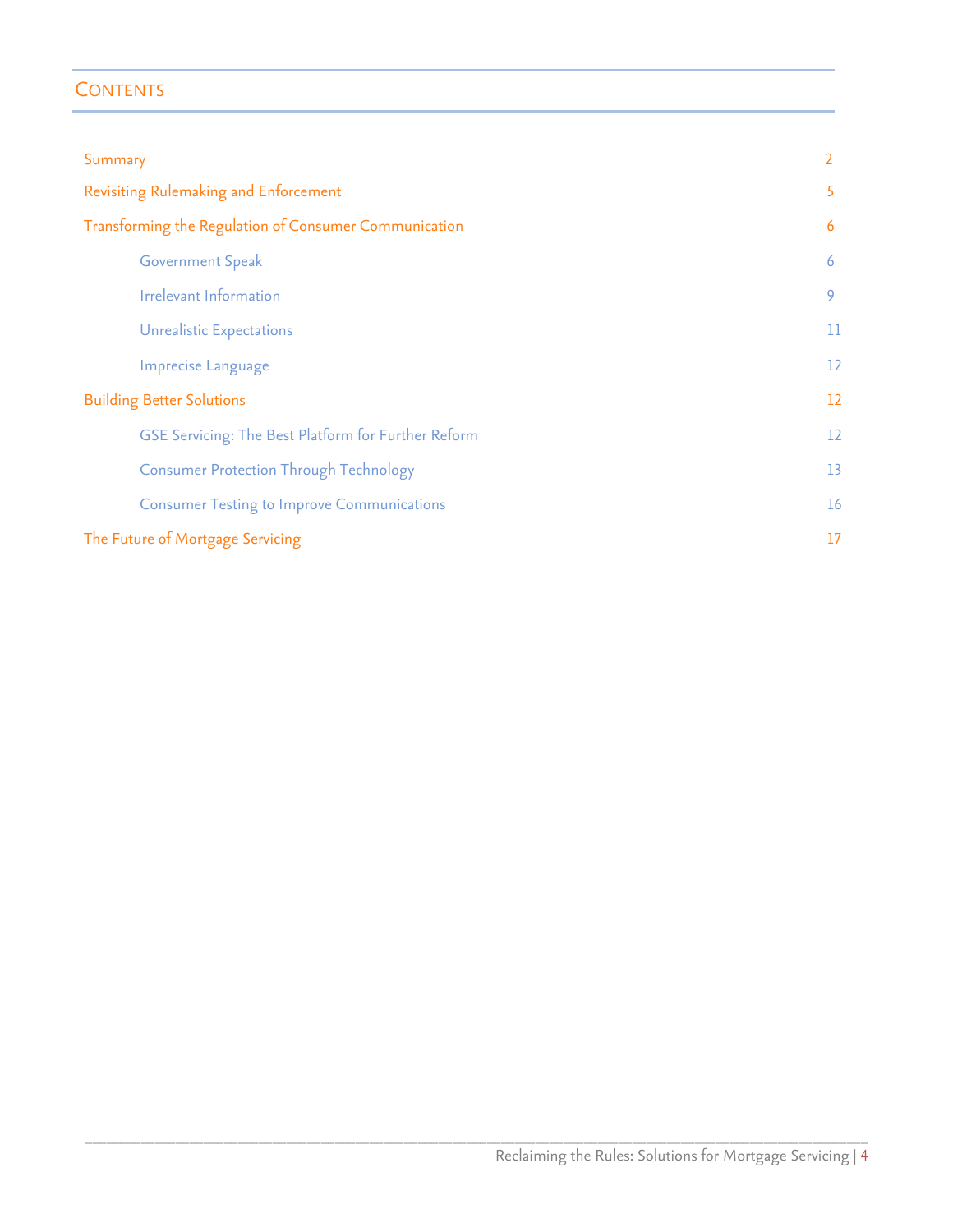## REVISITING RULEMAKING AND ENFORCEMENT

Government and industry have poured effort and money into improving mortgage servicing over the past few years. Their task was formidable: to mitigate the damage caused by abusive practices and to help homeowners navigate the foreclosure crisis. Mortgage servicing from the consumer's perspective definitely has improved. Unlawful conduct no longer predominates, and consumers have significantly more rights. The lawsuits, national settlements, federal regulations, state laws, and a national monitor have contributed to the improved state of servicing. But well-intentioned reforms sometimes miss the mark, and the industry continues to evolve in response to market forces and compliance costs. Today, mortgage servicing is an ongoing area of policy concern. Bank of America still has 263,000 delinquent loans, which may take two years or even longer to work through. $^2$  The work is not done in creating an efficient and responsive servicing system.

The Consumer Financial Protection Bureau (CFPB) and other government actors, state and federal, need to stop looking backward and addressing minutiae. Regulators need to squarely tackle core structural tensions in servicing and get ahead of emergent issues with a forward-focused approach. Because mortgage servicers do not operate in a market driven by competition, effective regulations are the key mechanism to change servicer behavior and protect homeowners. But the CFPB and state lawmakers have not done their due diligence in rulemaking and have failed to measure the outcomes of servicing laws. As a result, they lack data to assess the success of their work. In some areas, they have replicated ineffective servicing rules and issued new ones that have worsened problems.

Regulators, attorneys general, and legislators should have identified the National Mortgage Settlement (Settlement) as a stepping-stone to more successful regulations and remedies. As the first major consumer protection effort post Dodd-Frank,<sup>3</sup> the Settlement certainly drove improvements in servicing. The California Monitor Program has documented steep declines in complaints about dual tracking and lost loan modification application documents. But some Settlement provisions failed to provide homeowners with adequate protections or transparency into the servicing process, and placed unnecessary operational burdens on servicers that did not lead to better outcomes. For example, the Settlement required

Regulators need to squarely tackle core structural tensions in servicing and get ahead of emergent issues with a forward-focused approach.

the Settlement banks<sup>4</sup> to send notices to homeowners listing any missing or incomplete documents within five days of receiving a loan modification application document. This rule set an impractical timeline. The letters that banks produced in response to this rule did little to help homeowners get through the review process more quickly and imposed costs and risks on industry. Still, attorneys general and regulators have copied this rule (and other rules) verbatim in recent laws and settlements like California's Homeowner Bill of Rights (HBOR) $^5$  and the CFPB's new mortgage servicing rules (CFPB rules).<sup>6</sup> The CFPB's recent billion-dollar settlement with Ocwen for servicing violations contained almost no changes from the Settlement, even though it was signed two years later. $^7$  Learning is a key task of effective law making. This report identifies the failure to improve on, or even assess, laws.

<sup>&</sup>lt;sup>2</sup> Kate Berry, *Bank of America's Next Big Countrywide Problem*, AMERICAN BANKER, Aug. 27, 2014.<br><sup>3</sup> The Dodd-Frank Wall Street Reform and Consumer Protection Act of 2010, Pub. L. No. 111-203, 124 Stat. 1376 (2010).<br><sup>4</sup>

<sup>&</sup>lt;sup>6</sup> 12 C.F.R. § 1024.41(b)(2)(i)(B) (2014). The CFPB's final mortgage servicing rules went into effect on January 10, 2014. Real Estate Settlement

Procedures Act (Regulation X), 12 C.F.R. § 1024 (2014); Truth in Lending Act (Regulation Z), 12 C.F.R. § 1026 (2014).<br><sup>7</sup> The Ocwen settlement was approved by the U.S. District Court for D.C. on February 26, 2014.

\_\_\_\_\_\_\_\_\_\_\_\_\_\_\_\_\_\_\_\_\_\_\_\_\_\_\_\_\_\_\_\_\_\_\_\_\_\_\_\_\_\_\_\_\_\_\_\_\_\_\_\_\_\_\_\_\_\_\_\_\_\_\_\_\_\_\_\_\_\_\_\_\_\_\_\_\_\_\_\_\_\_\_\_\_\_\_\_\_\_\_\_\_\_\_\_\_\_\_\_\_\_\_\_\_\_\_\_\_\_\_\_\_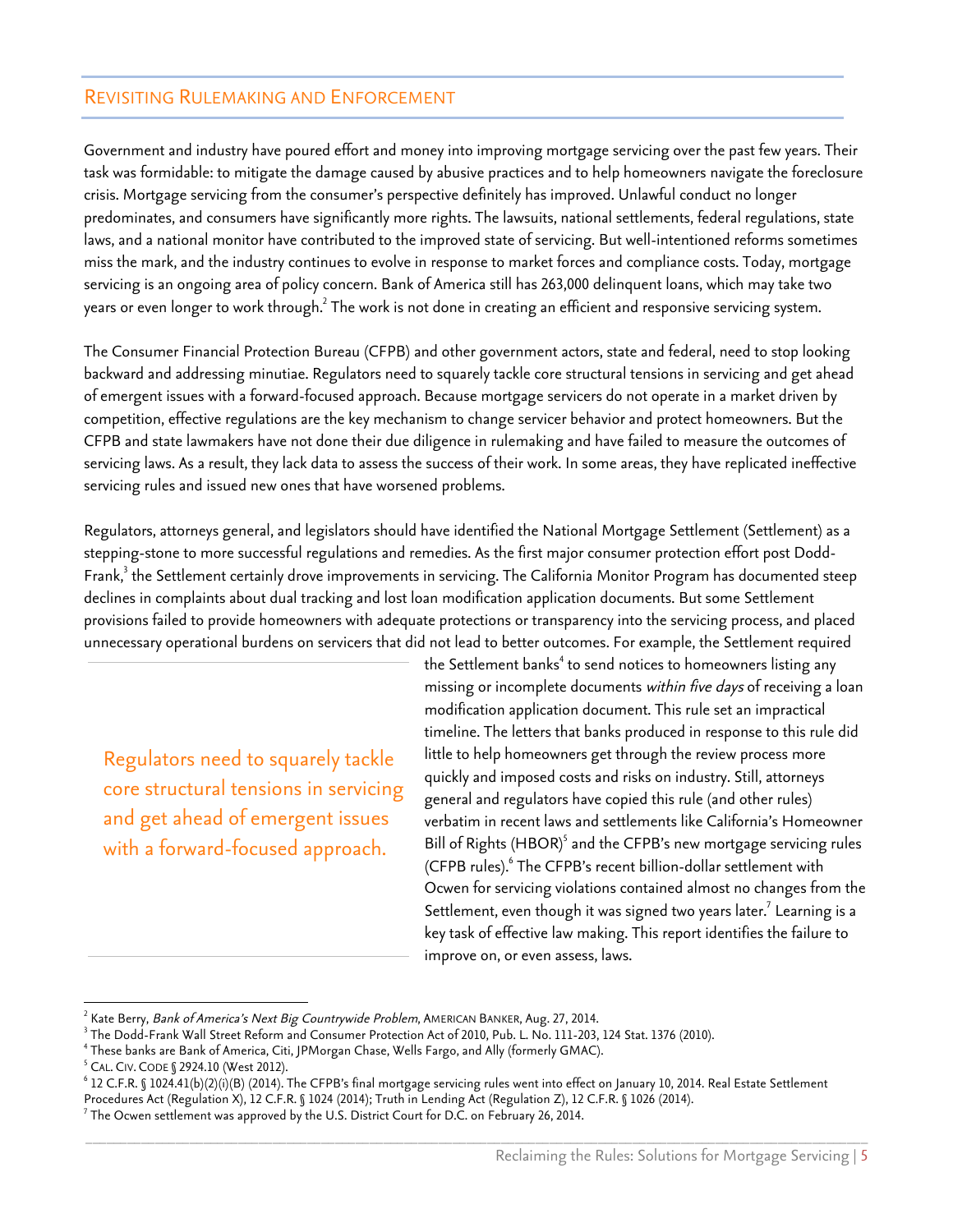Recycling the Settlement has resulted in some mortgage servicing rules that continue to leave homeowners vulnerable to deceptive and unfair servicing practices. Regulators' prioritization of efficiency over effectiveness in drafting rules has stifled continued progress in mortgage servicing. Reusing ineffective rules will never lead to better outcomes. Regulators, particularly the CFPB, must have a deeper understanding of how mortgage servicers operate and which current rules are weak or failing. The best approaches are data-driven and cooperative with industry. The needed conversations are between experts in consumer complaints and customer service, between experts in technology and operations, and between experts in communication and marketing. We have reached the limits of where even well-intentioned lawyers—lobbyists for industry and rule makers for government—can take mortgage servicing.

The CFPB should also review the communications servicers produce, not just to ensure compliance with CFPB rules, but additionally to evaluate consumer response to these communications. Finally, the CFPB and other actors, including the Federal Housing Finance Agency, should research how servicers are currently using technology in their operations, and consider regulation that presses servicers to leverage technology to improve the loan modification review process and to communicate better with homeowners. This is the level of care and practice that the CFPB and other lawmakers must exercise to transform servicing.

# TRANSFORMING THE REGULATION OF CONSUMER COMMUNICATION

The Settlement aimed to improve consumer communications, but many rules that seemed protective of homeowners have left them more confused. Each new round of regulations has compounded the language and organization problems that these communications have. In fact, servicers routinely point out that their communications, however unintelligible, do in fact comply with the law. The CFPB should carefully assess both the amount and the type of information that benefits homeowners. It should evaluate communication not merely for legality, but also for efficacy. Does the communication help consumers understand their next steps and reduce time lost in the back-and-forth with servicers during the loan modification application process? This outcome-oriented approach should guide refinements and simplifications of laws.

### Government Speak

Regulators ostensibly provide sample language to help servicers better communicate with homeowners. However, the proposed language is often unclear, excessively wordy, and far too complex for even a sophisticated homeowner to understand. Government actors like the Department of Treasury (Treasury) and the CFPB perpetuate, and even sanction, poor communication through their own poorly written sample language. Servicers feel safe copying and pasting this language into their letters because it came directly from a supervising government entity. In fact, servicers actually take on compliance risk when they draft better language in response to consumer complaints and inquiries.

Incomprehensible loan modification denial letters are often a product of regulators' sample language. In the Making Home Affordable handbook, Treasury included sample language for servicers to use in communicating denial reasons to homeowners for the Home Affordable Modification Program (HAMP).<sup>8</sup> Servicers frequently copy Treasury's language verbatim in letters denying homeowners not only for the HAMP program, but also for their proprietary loan modification programs.

\_\_\_\_\_\_\_\_\_\_\_\_\_\_\_\_\_\_\_\_\_\_\_\_\_\_\_\_\_\_\_\_\_\_\_\_\_\_\_\_\_\_\_\_\_\_\_\_\_\_\_\_\_\_\_\_\_\_\_\_\_\_\_\_\_\_\_\_\_\_\_\_\_\_\_\_\_\_\_\_\_\_\_\_\_\_\_\_\_\_\_\_\_\_\_\_\_\_\_\_\_\_\_\_\_\_\_\_\_\_\_\_\_ <sup>8</sup> Making Home Affordable Program Handbook for Servicers of Non-GSE Mortgages, v4.3, Exhibit A: Model Clauses for Borrower Notices, p. 217- 221, https://www.hmpadmin.com/portal/programs/docs/hamp\_servicer/mhahandbook\_43.pdf.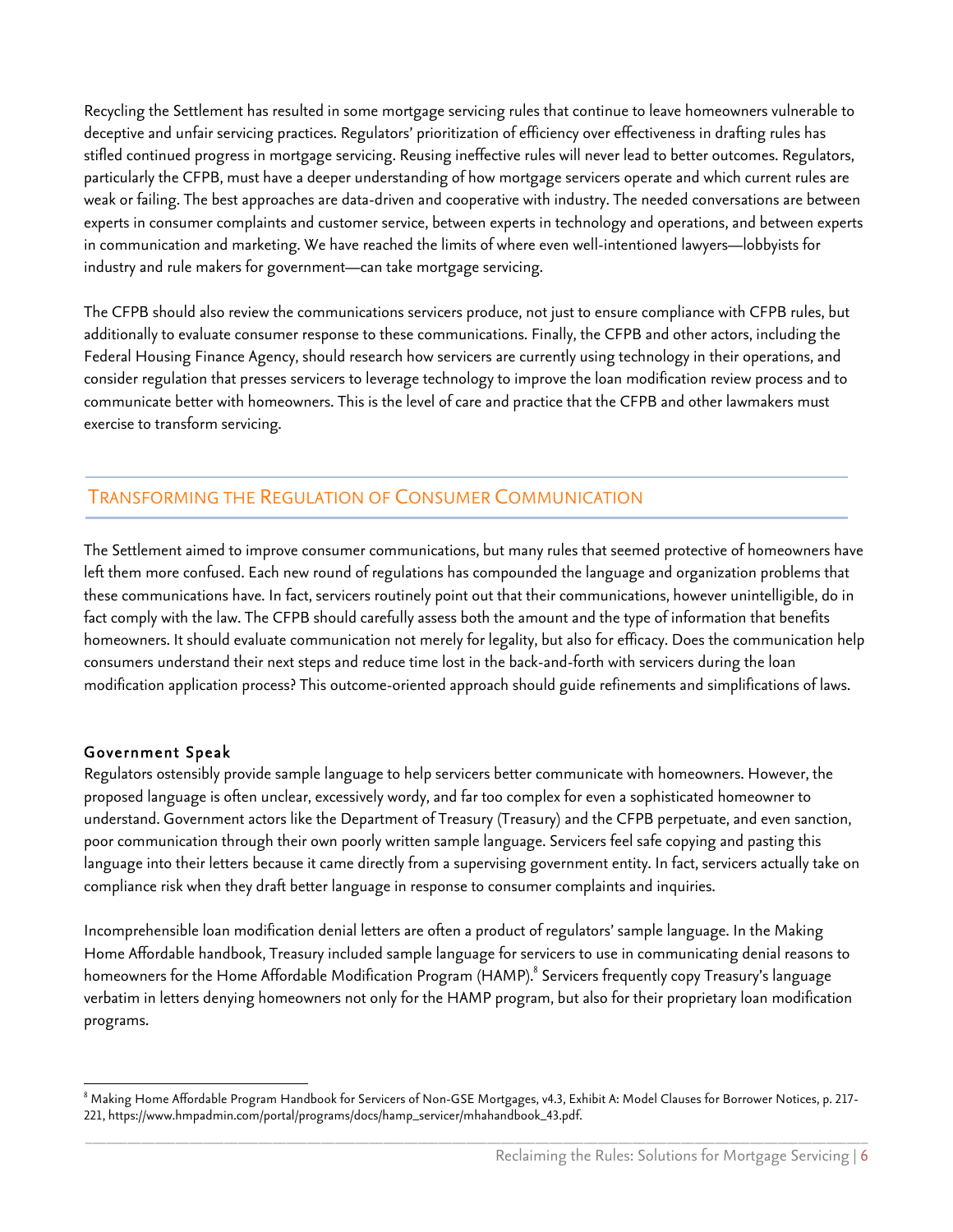One denial reason Treasury lists is "Post Modification DTI Outside of Acceptable Range." This is the explanation Treasury suggests servicers give homeowners:



We are unable to offer you a HAMP Modification because, in performing our underwriting of a potential modification, we determined that the proposed modified monthly payment which we could offer you, which includes a modified monthly principal and interest payment on your first lien mortgage loan plus property taxes, hazard insurance premiums, and homeowners dues (if any) was outside the of the range of [insert as appropriate: ] [10% - 55%] OR [insert Servicer's DTI Range] of your monthly gross income (your income before taxes and other deductions which we verified as \$\_\_\_\_\_\_\_\_\_\_\_. Your modified monthly housing expense must be within this range in order for you to be eligible for HAMP. If you believe the verified income figure we have is incorrect, <sup>p</sup>lease contact us at the number provided below.

The denial language Treasury provides here is troubling for many reasons. A homeowner will likely read this several times and still not understand the reason for denial from the program because the explanation is convoluted and contains technical terms like "underwriting." The denial explanation scores at a 25th grade reading level,<sup>9</sup> well above the reading level of most homeowners.<sup>10</sup> And, the explanation is far too wordy. The first sentence alone contains 80 words and three clauses. Indeed, the letter even contains a typographical error ("outside the of the range"). This poor communication will frustrate the homeowner, rather than further his or her understanding. It also feeds consumers' anxieties that modifications are so complex that they should either pay (often a scammer) for help or give up.

Compare Treasury's version with the California Monitor Program's re-write. Which version is easier to understand?

| Words: 125-127<br>Reading level: 25th grade<br>Typographical errors: 1 | <b>MHA VERSION</b><br>We are unable to offer you a HAMP Modification because, in performing our<br>underwriting of a potential modification, we determined that the proposed modified<br>monthly payment which we could offer you, which includes a modified monthly principal<br>and interest payment on your first lien mortgage loan plus property taxes, hazard<br>insurance premiums, and homeowners dues (if any) was outside the of the range of<br>[insert as appropriate:] [10% - 55%] OR [insert Servicer's DTI Range] of your monthly<br>gross income (your income before taxes and other deductions which we verified as \$<br>Your modified monthly housing expense must be within this range in order for you to be<br>eligible for HAMP. If you believe the verified income figure we have is incorrect, please<br>contact us at the number provided below. |
|------------------------------------------------------------------------|----------------------------------------------------------------------------------------------------------------------------------------------------------------------------------------------------------------------------------------------------------------------------------------------------------------------------------------------------------------------------------------------------------------------------------------------------------------------------------------------------------------------------------------------------------------------------------------------------------------------------------------------------------------------------------------------------------------------------------------------------------------------------------------------------------------------------------------------------------------------------|
| Words: 67<br>Reading level: 10th grade<br>Typographical errors: 0      | <b>CALIFORNIA MONITOR REVISION</b><br>We are unable to offer you a HAMP modification because your new monthly payment<br>would be more than [X percentage] of your gross monthly income (your income before<br>taxes and other deductions). This monthly payment is larger than the program guidelines<br>allow. We determined your gross monthly income to be \$___. If you believe this income<br>number is incorrect, please contact us at the number provided below.                                                                                                                                                                                                                                                                                                                                                                                                   |

 $^9$  This was determined using the Flesch-Kincaid readability test.<br><sup>10</sup> According to the 2003 National Assessment of Adult Literacy (NAAL), the average adult reads at a 9th-grade level. *Know Your Readers*, IMPACT INFORMATION, http://www.impact-information.com/impactinfo/literacy.htm (interpreting the results of the 2003 NAAL, available at http://nces.ed.gov/NAAL/kf\_demographics.asp).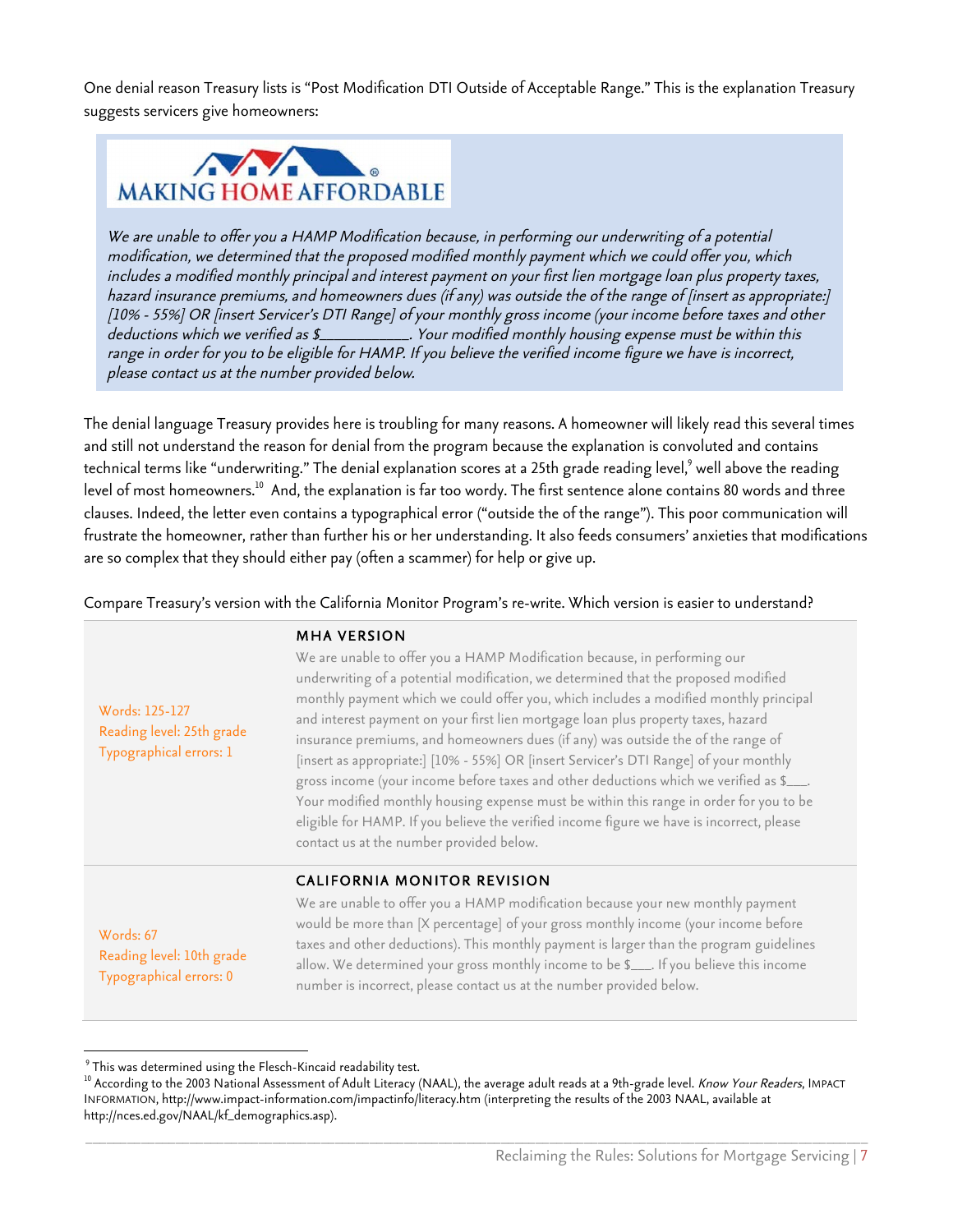Our explanation is concise and avoids providing more information than is actually helpful. It brings the reading level down to a 10th grade reading level. Our revised version also cuts the number of words nearly in half and is easier to understand.

When homeowners do not understand why their servicer will not approve them for a loan modification, many are unwilling to accept that they need to consider their remaining options. Unintelligible letters contribute to homeowners' belief that servicers' decisions are entirely arbitrary. Homeowners often repeatedly appeal or submit new applications after receiving denial letters with reasons like the example given above. This wastes the time and resources of homeowners and servicers. Better language explaining denials would help homeowners understand and accept that they do not qualify for a modification, and allow time for a meaningful evaluation of other options.

Dictating what a servicer should tell a homeowner may not always be the best approach. It provides no incentive for servicers to draft language that is most helpful to homeowners. Regulators should consider eliminating standardized language and establish best practices, including that servicers use their marketing teams to craft their own language. The financial services industry is excellent at communication in competitive profit-driven departments such as credit card marketing and mortgage origination. The CFPB should then carefully scrutinize servicer-designed communications to ensure the language is not deceptive, and also that it is written in clear, plain language. Servicer testing of the letters would allay any such concerns. If government does decide to post sample language or letters, it is critical that they are clear, concise, and of an appropriate reading level. They will be copied.

The CFPB should revise its own sample letter regarding service transfers to better inform homeowners, especially those who are delinquent, of what to expect with the transfer and of their rights. The CFPB issued new requirements for letters that both the old and new servicer are obligated to send under the Real Estate Settlement Procedures Act (RESPA) during a service transfer.<sup>11</sup> These letters must convey certain information to the homeowner whose loan is being transferred, such as the effective date of transfer and the date the former servicer will stop accepting mortgage payments.<sup>12</sup> The CFPB designed a model form letter ( $below$ ) for servicers.<sup>13</sup>

\_\_\_\_\_\_\_\_\_\_\_\_\_\_\_\_\_\_\_\_\_\_\_\_\_\_\_\_\_\_\_\_\_\_\_\_\_\_\_\_\_\_\_\_\_\_\_\_\_\_\_\_\_\_\_\_\_\_\_\_\_\_\_\_\_\_\_\_\_\_\_\_\_\_\_\_\_\_\_\_\_\_\_\_\_\_\_\_\_\_\_\_\_\_\_\_\_\_\_\_\_\_\_\_\_\_\_\_\_\_\_\_\_

#### APPENDIX MS-2 to PART 1024-NOTICE OF SERVICING TRANSFER

#### NOTICE OF SERVICING TRANSFER

The servicing of your mortgage loan is being transferred, effective [Date]. This means that after this date, a new servicer will be collecting your mortgage loan payments from you. Nothing else about your mortgage loan will change.

[Name of present servicer] is now collecting your payments. [Name of present servicer] will stop accepting payments received from you after [Date].

[Name of new servicer] will collect your payments going forward. Your new servicer will start accepting payments received from you on [Date].

#### Send all payments due on or after [Date] to [Name of new servicer] at this address: [New servicer address].

If you have any questions for either your present servicer, [Name of present servicer] or your new servicer [Name of new servicer], about your mortgage loan or this transfer, please contact them using the information below:

**Current Servicer:** New Servicer: [Name of new servicer] [Name of present servicer]

 The CFPB's form letter presents multiple problems. First, it assumes a fairly sophisticated understanding on the part of the homeowner. The letter fails to explain the difference between a mortgage servicer and the investor, for instance. Second, it contains misleading information. The letter states that "nothing else about your mortgage loan will change," but fails to indicate that the new servicer may not offer the same foreclosure relief that was offered by the previous servicer. Third, it hides important information, such as the 60-day ban on late fees following a loan transfer, at the bottom of the letter. Finally, the letter fails to account for the most

 $^{\,11}$  12 C.F.R. § 1024.33 (2014).<br> $^{\,12}$  12 C.F.R. § 1024.33(b)(4).<br><sup>13</sup> 12 C.F.R. § 1024, Appendix MS-2 to Part 1024.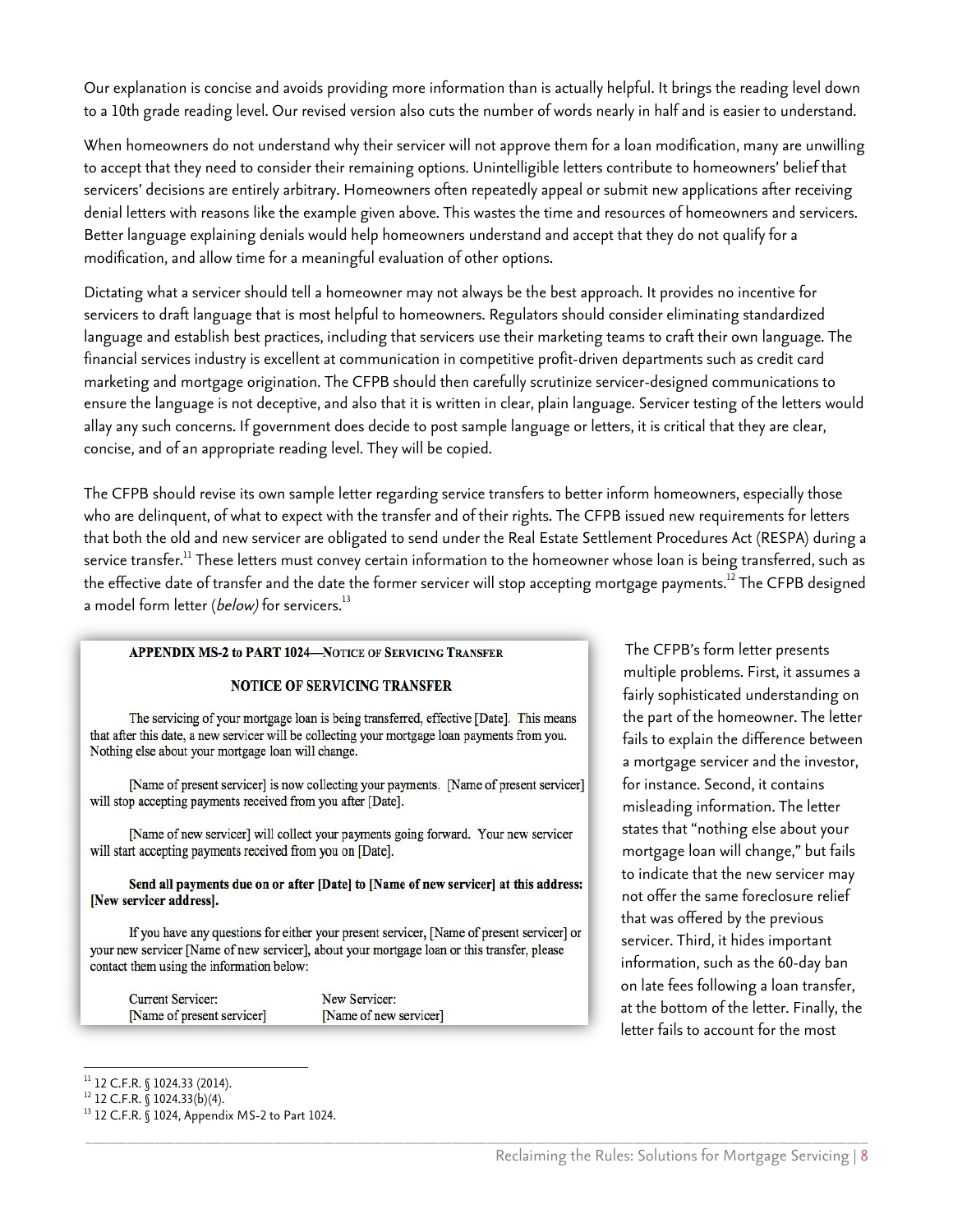vulnerable population during service transfers—delinquent homeowners.<sup>14</sup> Those at high risk of foreclosure need different communication at the time of transfer.

Service transfers can cause homeowners to panic, especially if they are already in the foreclosure process or in the midst of a loan modification review. The CFPB's one-size-fits-all letter has become part of the problem, rather than part of the solution. The CFPB should place important information up front and explain terms that may cause confusion. It should also require differentiated communication for delinquent homeowners. These homeowners need more attention and they need information earlier. The letter targeting delinquent homeowners should require servicers to explain that the loan transfer process takes time and that a homeowner may need to send in updated versions of documents that expired during the transition. It should notify homeowners that their new servicers may not offer the same loan modification programs as their previous servicers and give more guidance to homeowners in the middle of a trial modification. Not only would such requirements help alleviate the anxieties of delinquent homeowners by setting expectations, they would also reshape industry practice to require servicers to note and engage delinquent homeowners from the earliest point in transfer.<sup>15</sup>

## Irrelevant Information

The CFPB rules require mortgage servicers to provide homeowners with more information than ever before. But if the rules do not result in readable communication from servicers, quantity is of little use to a homeowner. Regulators need to remember that more information can actually cause harm. At each turn in regulating, government must evaluate whether it is increasing transparency or increasing confusion.

Under the Settlement, servicers are required to send letters to homeowners "identifying the reasons for denial and the factual information considered."<sup>16</sup> The provision does not explicitly state that a servicer must detail the denial reasons for each different modification program.<sup>17</sup> Expanding the reform in the Settlement, the CFPB now requires servicers to send homeowners more comprehensive notices explaining their loan modification review results. The applicable rule states that when a servicer denies a homeowner for a loan modification, the notice must include "the specific reason or reasons for the servicer's determination for each  $\dots$  loan modification option."<sup>18</sup>

With this revised rule, the CFPB recognized that the denial letters that servicers were sending out were insufficient. The typical two-page letter generated in compliance with the Settlement often did not specify the modification programs that the servicer reviewed and denied the homeowner for. Many homeowners whom the California Monitor Program assisted expressed grave concerns that their servicers had not actually reviewed them for all available programs. Our program attorneys reviewed hundreds of denial letters and found that most failed to describe the factual basis for the denial. They frequently omitted the homeowner's verified income (which often provides the only basis for a successful appeal) and gave the homeowner inaccurate investor information. Homeowners were highly dissatisfied and felt that they had received a form letter that did not apply to their individual situations.

  $^{14}$  We thank Dana Dillard, EVP and Chief Customer Officer at Nationstar, for raising this point to us and for sharing Nationstar's bifurcated approach to service transfer for current and delinquent customers.

<sup>15</sup> Another protective measure would be freezing the foreclosure process during the 60 days after the effective date of transfer. This would be a substantive protection, but the two approaches can be deployed in tandem.<br><sup>16</sup> Exhibit A, p. A-27, IV.G.2.a.

 $17$   $1d$ .<br><sup>18</sup> 12 C.F.R. 1024.41(d) (2014) (emphasis added).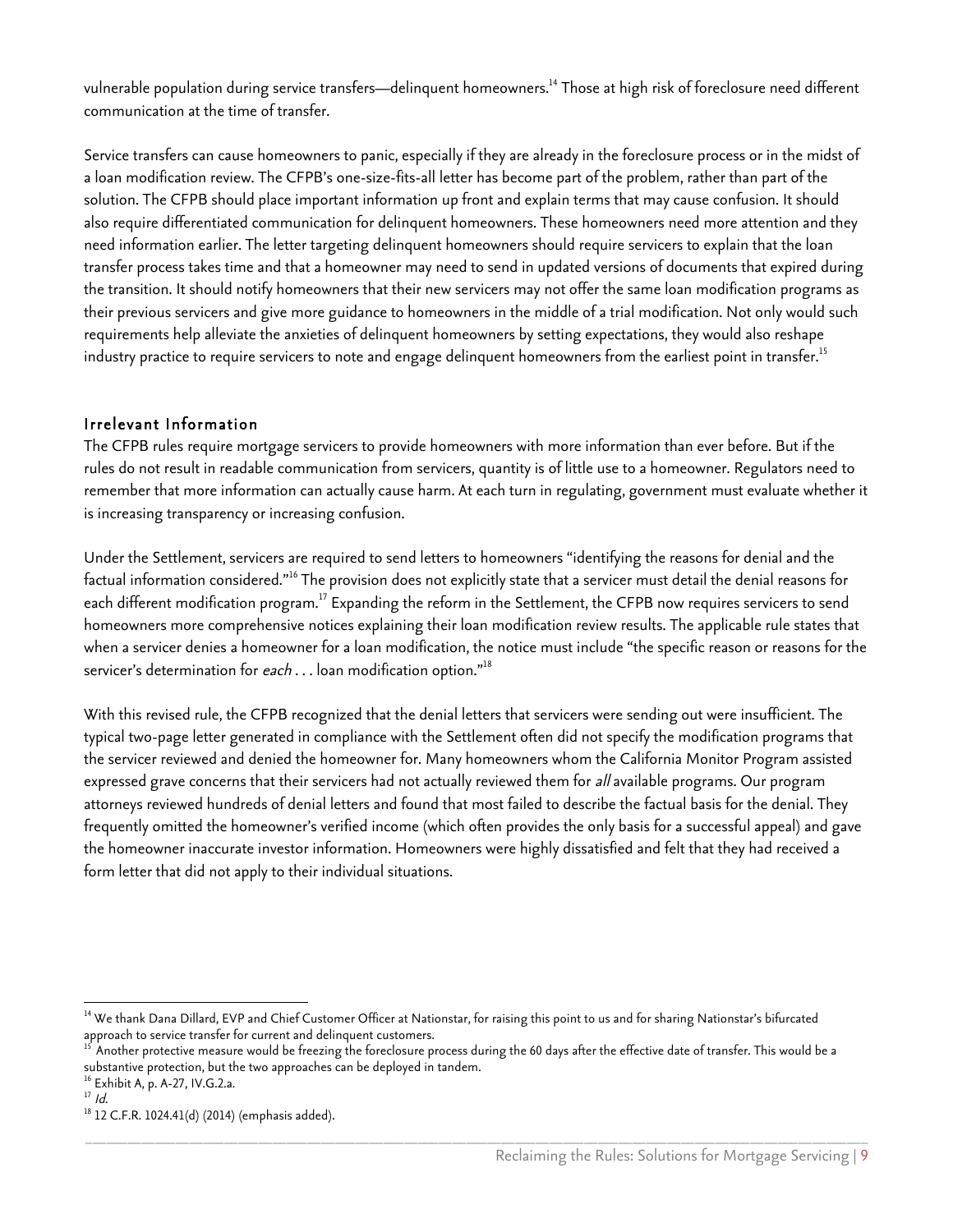But the CFPB's new rule has worsened the situation. Homeowners are now receiving denial letters from their servicers that routinely run from 12 to 20 pages. Despite containing more information volume, these letters have done little to assure homeowners they have been fairly reviewed for a loan modification. Because the letters still contain the poorly worded denial reasons discussed above, homeowners now have five explanations that they do not understand instead of one.

#### **Regulatory Notice of Non-Approval**

Even though you are approved for a Repayment Plan, federal law now requires us to disclose the programs for which you have been reviewed but not approved. SPS reviewed your complete Assistance Review Application for eligib based on the criteria where your account did not pass the program eligibility requirements; we did not<br>consider other criteria regarding ineligibility as part of our decision.

#### **HAMP Tier 2 Trial Modification**

Minimum Required Reduction. We are unable to offer you a Home Affordable Modification because in performing our underwriting of a potential modification we could not reduce your principal and interest payment by at least 10%.

#### **Trial Modification**

The **Present Value (NPV)**. Your account is not eligible for a modification because the NPV<br>results showed that the modification is not in the financial interest of the investor that owns your<br>account. To perform the NPV ca estimate of the investor's return if the account is not modified.

The NPV input values we used in your NPV evaluation are listed in the NPV Data Input Fields and Values chart in this letter. As you will see in the chart, multiple factors are taken into<br>account when calculating your accounts NPV results. While all these factors are taken into<br>when calculating your accounts NPV r

#### **NMS Trial Modification**

Nost Modification Debt To Income Ratio Outside of Acceptable Range. We are unable to Post Modification Debt To Income Ratio Outside of Acceptable Range. We are unable to offer you a Home Affordable Modification because in

 The excerpt at left is from a 20-page denial letter a servicer sent to a homeowner whom the California Monitor Program assisted. Some denial reasons are too short; others are excessively wordy. All are confusing. For instance, the HAMP Tier 2 Trial Modification explanation is lacking context and uninformative. It leaves out key information that the servicer used to reach its decision—the gross monthly income. The only message that a homeowner takes away from such an explanation is that the servicer is not modifying the payment even though it is unaffordable. The NMS Trial Modification explanation attempts to give the homeowner her gross monthly income but does not get there. It states the servicer "verified [the gross monthly income] as \$." No dollar figure was provided to

this homeowner, who submitted copious income information to the servicer. The letter also contains two separate Net Present Value (NPV) charts containing information used to evaluate the homeowner for HAMP and non-HAMP options. The charts list the exact same categories of financial, loan account, and property information, but contain slightly different inputs based on different program guidelines. The CFPB must evaluate letters like the example provided to see how its rule in practice falls far short of its goal of aiding homeowner understanding.

The CFPB is also hurting, not helping, homeowners by inundating them with information in its January 2014 guide "Help for Struggling Borrowers."<sup>19</sup> The CFPB implemented hundreds of servicing rules to prevent abusive practices by servicers. Its guide should be a tool to empower homeowners as they navigate the protections available to them under the new servicing rules. But the CFPB guide is anything but simple. It is 104 pages long. The guide often directly quotes the rules or comments to the rules instead of distilling them. This forces homeowners to wade through the language of the rules themselves. Yet surely the CFPB would reject the notion that it crafts its rules using language and concepts at the level of most Americans. Ostensibly, the guide reflects CFPB's knowledge of this point, but at execution, its staff regurgitated the rules rather than offering digestible explanations.

Some of the headers are helpful in directing homeowners where to look within the guide for their particular problems. For example, "What happens if the borrower submits a complete loss mitigation application after foreclosure has been filed?" is a clear and specific header. However, many headers do not do enough to help homeowners know where to look to

<sup>&</sup>lt;sup>19</sup> Available at the CFPB's website under the "Understanding our mortgage rules" section, http://www.consumerfinance.gov/mortgage/#homeowners.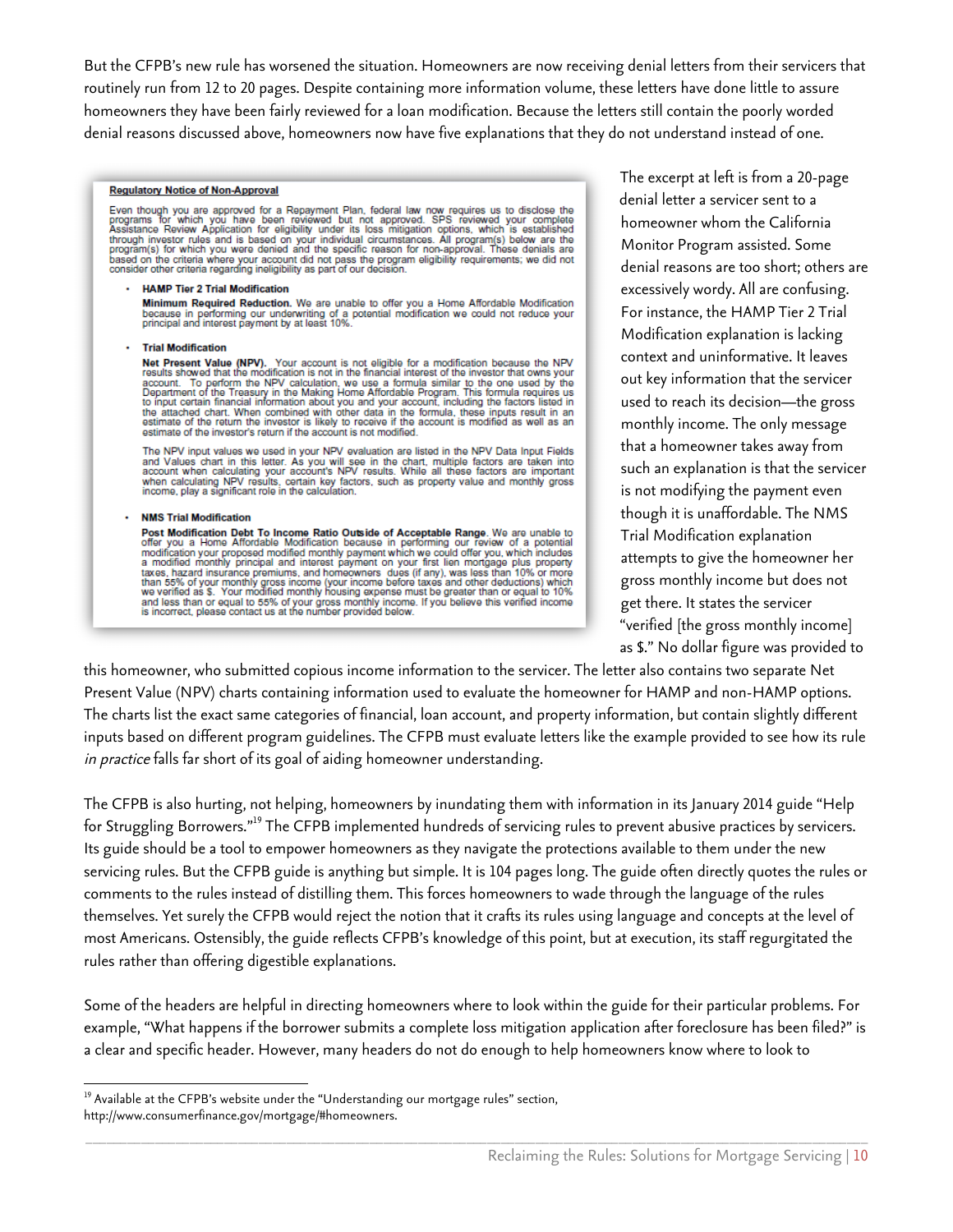understand the available protections for their issues. Headers like "Liability for failure to comply with 12 C.F.R. 1024.41" and "General" are not helpful. Based on the table of contents, the guide appears to be geared towards servicers, not struggling homeowners.

One clear example of the shortcomings of CFPB's guide is section 1.3 "Identifying key dates for loss mitigation and foreclosure." First, the CFPB's audience is unclear from the first sentence. The CFPB starts by stating that "Several key dates have to be identified . . ." but does not say who has to identify them. The servicer? The borrower? A foreclosure trustee? The CFPB should rephrase this to say, "A homeowner should note the following key dates. These dates are important because they are the start or stop dates of protections of your rights during the loan modification and foreclosure process." This makes the homeowner the subject and actor in the sentence and directly explains why a homeowner should pay attention to these dates. Second, the section states "These crucial dates are:" and lists a series of dates. But the CFPB provides no explanation to homeowners for why these dates are so "crucial." Homeowners are told to look out for day 36 after a missed payment or day 120 after becoming delinquent without any explanation of what occurs on each of these dates. Without this information, the guide is unlikely to move the homeowner to take action or be a useful tool.

## Unrealistic Expectations

Servicers produce poor-quality communications in part because the CFPB has created impractical timelines to deliver information to homeowners. The CFPB essentially presses a servicer to forego an opportunity to provide homeowners quality feedback to meet timeframes. Yet, these timeframes are not based on data assessing what consumers find fair or just. They are the arbitrary creations of lawyers. The CFPB, along with other regulators, should author workable standards for servicers to ensure homeowners get easy-to-understand, streamlined, and tailored communications.

The "five-day letter" is a clear example of a well-intended rule hampered by a major shortcoming. The CFPB requires servicers to notify homeowners of any missing documents within five days of getting application documents from a homeowner.<sup>20</sup> The CFPB copied this rule from the Settlement,<sup>21</sup> despite overwhelming evidence of the rule's ineffectiveness among those (including industry) who have worked on the Settlement for years. The California Monitor Program has analyzed complaints over the last two years about the specific problems caused by this rule. Homeowners who receive this letter within five days can expect several more when the servicer discovers that a page is missing from a bank statement, that the homeowner did not sign a tax form, or that a necessary document was never submitted. By the time the homeowner complies with all of the servicer's document requests, documents sent early in the process expire, and the homeowner has to begin again. Multiple, repetitive, and overlapping requests for documents lead homeowners to believe servicers are putting up roadblocks to prevent them from saving their homes. And because the CFPB has passively allowed servicers to produce poor communications in response to its rules, servicers have no incentive to devote resources to improving their letters. Homeowners have come to distrust not only their servicer for sending incomprehensible communications, but also government for not making the system better.

In mimicking this rule from the Settlement, the CFPB ignored the fact that loan modification applications can be complicated and that a thorough review requires time. Even if a homeowner has a "simple" financial situation, the servicer will require a variety of documents. If, for example, a homeowner owns a business, the application—and its review becomes increasingly complex. It is unreasonable for the CFPB to expect a servicer to review an entire application for both missing documents and incomplete information—and to send a notification letter—within five days. Simply making the

<sup>&</sup>lt;sup>20</sup> 12 C.F.R. § 1024.41(b)(2)(i)(B) (2014).<br><sup>21</sup> Exhibit A, p. A-25, IV.F.2.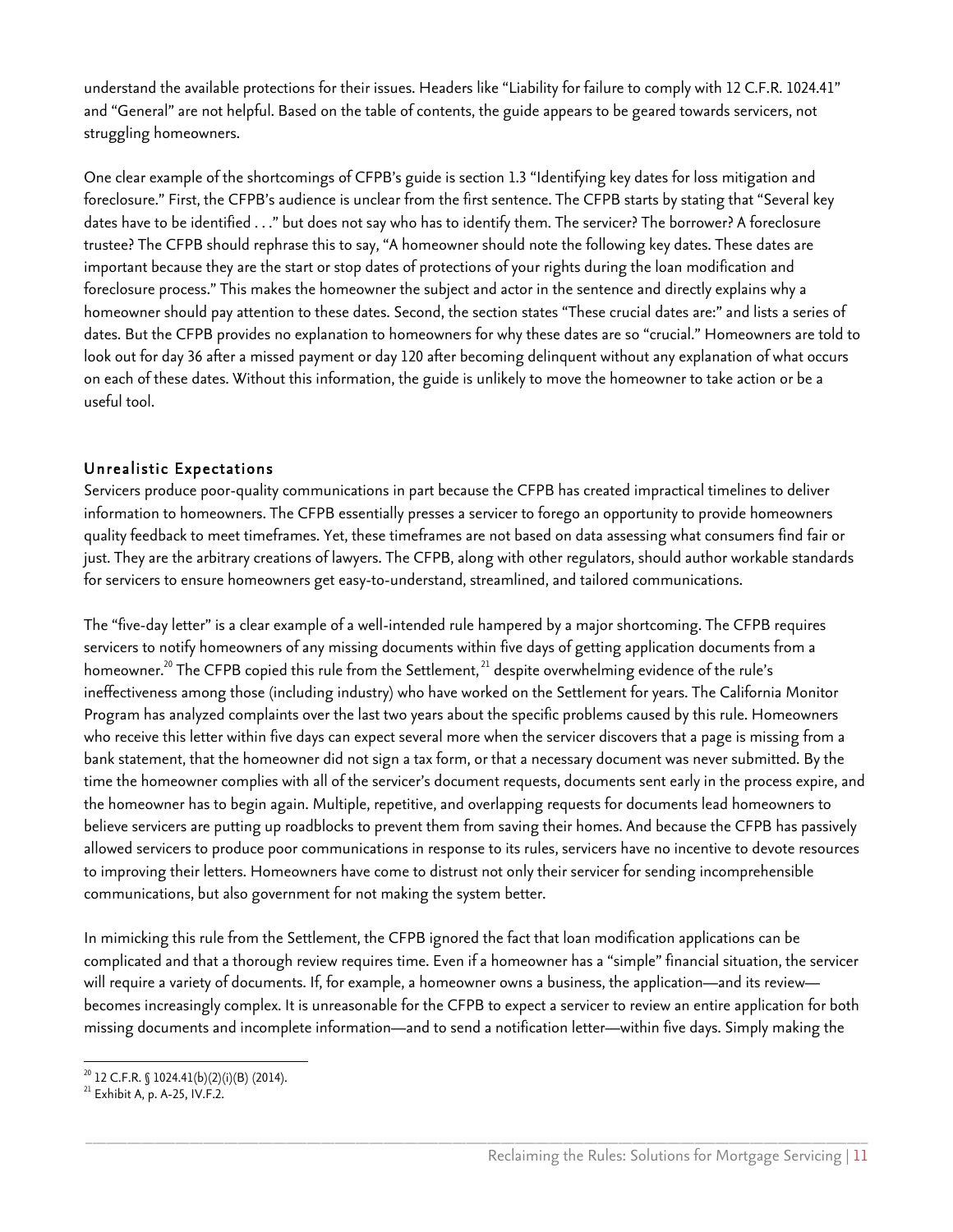deadline fifteen days to review and correspond about the completeness of an application would eliminate many of these issues.

## Imprecise Language

The failure to define vague terms weakens homeowner protections and makes laws difficult (if not impossible) to enforce. When federal and state regulators fail to be precise in rulemaking, they force consumers and industry to wait for courts to decide the bounds of the protection. This can take years and produce conflicting interpretations. The Settlement, state legislation, and the CFPB rules all exhibit lack of clarity in key respects.

The Settlement's dual tracking provisions protected homeowners from foreclosure only if their loan modification applications were considered "complete." The drafters of the Settlement offered no definition explaining when an application could be considered complete. Many servicers took the approach that an application was complete when the underwriter evaluated it and either approved or denied relief. The only time homeowners could be sure they had complete applications submitted was upon receipt of modification approval or denial letters. This defeated the purpose of the protection, to ensure the foreclosure process be put on hold while a homeowner was actively engaged in the loan modification process. The drafters should have required servicers to notify homeowners when an application was deemed complete and when the application had been submitted for final review to an underwriter.

The CFPB passed on the opportunity to correct the self-policing nature of the definition in its new rules. It basically parroted the Settlement. Now, an application is complete when "a servicer has received all the information that the servicer requires from a borrower in evaluating applications for the loss mitigation options available to the borrower."<sup>22</sup> In other words, an application is not complete until the servicer decides it is. The CFPB implemented a definition that is no better than having no definition at all. The CFPB had adequate time to come up with a workable definition of "complete" as its rules came out years after the Settlement went into effect. There was even public awareness around the issue. The California Monitor Program issued a widely distributed report that proposed a solution to this very problem months before the CFPB mortgage rules came out. $^{23}$ 

# BUILDING BETTER SOLUTIONS

Lawmakers continue to miss the mark in fixing mortgage servicing problems like those identified above. Their replication of existing rules will not drive change. Those working on the ground to implement the Settlement such as the California Monitor Program and certain industry executives knew of the need to tweak certain Settlement approaches, but were not consulted in the Federal Register rulemaking process. Rulemaking was not influenced by site visits, nuanced complaint data, or interviews. Federal regulators should rethink how oversight of servicing is structured and offer new solutions rooted in servicer investment in technology and consumer testing. These investments will not only result in a better experience for homeowners, but also will likely help industry save time and money in the long run.

## GSE Servicing: The Best Platform for Further Reform

Government-sponsored enterprises (GSEs) like Fannie Mae and Freddie Mac (Fannie and Freddie) remain the essential (and often only) source of liquidity for families to purchase homes. The Federal Housing Administration (FHA) serves a

 

 $\frac{22}{212}$  C.F.R. § 1024.41(b)(1) (2014).<br>23 The report titled "The 'Complete' Application Problem: A Solution to Help Homeowners and Banks Work Together" proposed that servicers must halt the foreclosure process (put in place dual tracking protections) once they receive the documents required under the HAMP guidelines. Available at http://californiamonitor.org/resources/.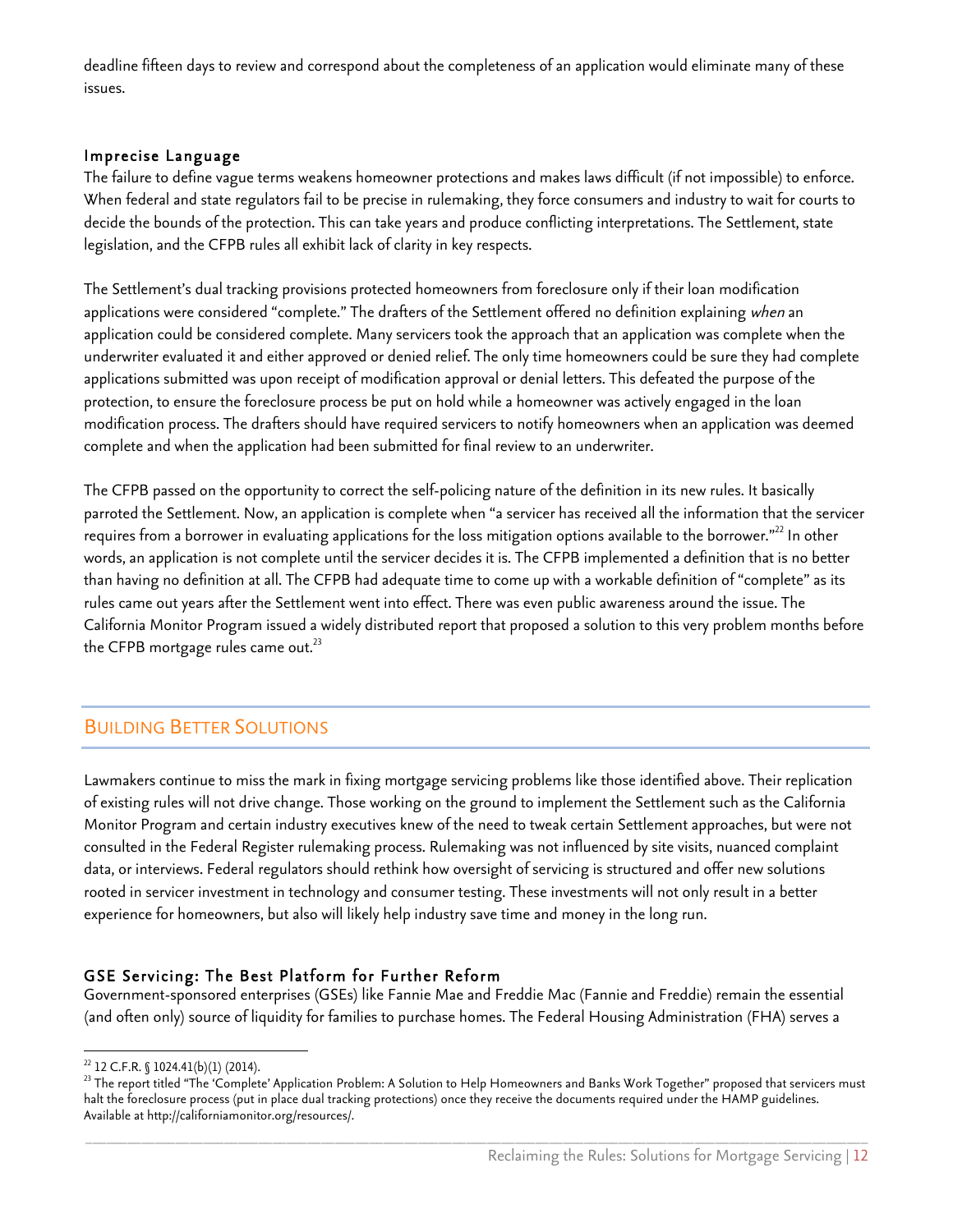similar role exclusively for low- and moderate-income families. FHA's, Fannie's, and Freddie's market dominance also makes them significant players in mortgage servicing. Indeed, many of the troubling servicing practices addressed in the Settlement had their origins in GSE servicing guidelines, which imposed tight timelines and discouraged modification. The outsize influence Fannie and Freddie possess offers the potential for reform throughout the entire mortgage servicing industry.

The sheer size of Fannie's and Freddie's mortgage portfolios necessitates that virtually all servicers are in compliance with their servicing guidelines or baseline requirements. Because noncompliance with the Fannie and Freddie requirements excludes companies from servicing GSE mortgages (\$5 trillion in potential servicing rights), servicers have every incentive to build their business models, operations, and compliance regimes around GSE standards. Changing Fannie's and Freddie's servicing guidelines provides an ideal path to industry-wide reform.

Fannie's and Freddie's tremendous influence on mortgage finance required Congress to think about ways to improve government-sponsored lending. Proposals in Congress have come from both sides of the aisle, with the most promising bill being the Housing and Finance Reform and Taxpayer Protection Act of 2014. Known as the Crapo-Johnson GSE reform proposal, it would replace Fannie and Freddie with a Federal Mortgage Insurance Corporation (FMIC) modeled after the Federal Deposit Insurance Corporation (FDIC). The Crapo-Johnson proposal mandated broad oversight of the FMIC and the creation of a number of offices dedicated to managing specific problems with the mortgage industry. Despite the proposal's purpose of ensuring "fair treatment of customers," however, mortgage servicing was ignored in the current proposal. 24

To advance the state of mortgage servicing, any GSE reform (whether by Congress or the Federal Housing Finance Agency (FHFA)) should require the FMIC to address mortgage servicing reform. Specifically, the FMIC should include experts on its advisory committee with experience in mortgage servicing. Further, the FMIC also should establish an Office of Mortgage Servicing to oversee compliance with its mortgage servicing guidelines. This office also can promulgate servicing guidelines that focus on larger issues than CFPB's rules. For example, GSE guidelines could drive investment in technology by imposing reporting requirements on loss mitigation, or could broaden outreach to vulnerable populations by requiring Spanish-language communications or permitting text messaging over paper letters for certain purposes. Because tomorrow's mortgage servicing issues are likely to be quite different from today's, having an office monitoring the implementation of mortgage servicing creates better responses to emerging problems. As our next section lays out in detail, a central area in which the FMIC (or barring structural reform, the GSEs through their servicing guidelines) can create lasting and meaningful change is through the establishment of a common servicing platform.

## Consumer Protection Through Technology

Servicer unwillingness to spend money improving their loan-servicing technology represents the most significant reason that homeowner assistance problems persist. The roadblock here is one of incentive, not awareness. Servicers know that better technology would significantly improve the way they service loans, but such an undertaking would be expensive and time-consuming. Because homeowners cannot choose their servicers, there is no external incentive driving the deployment of new technology. Investors have failed entirely to reward strong loss mitigation programs, which could also drive technological investment. As a result, servicers continue to use archaic computer systems that lead to inaccurate processes and uninformative communication between servicers and homeowners.

Improvements in technology could close many of the gaps in mortgage servicing, especially for loans in default. Document collection remains a serious problem for homeowners under review for loan modification options. When a servicer's system

 $24$  Housing Finance Reform and Taxpayer Protection Act of 2014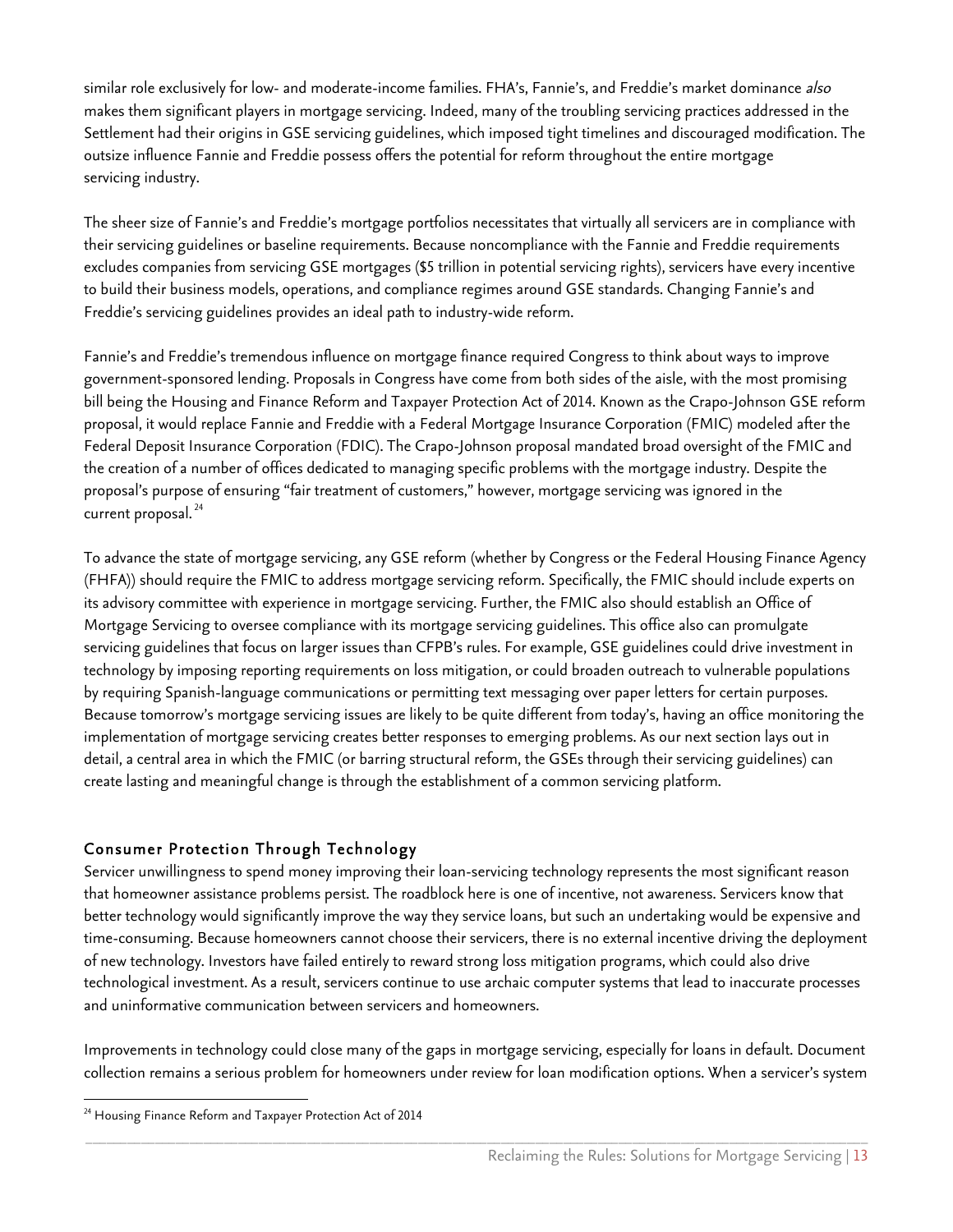does not understand a homeowner's income situation, the system may generate a letter asking for every possible document, regardless of relevance.

Consider a recent missing items letter the California Monitor Program examined, in which a major mortgage servicer requested nineteen different categories of information. The servicer stated the homeowner still needed to submit documentation regarding unemployment benefits, self-employment income, and public assistance benefits, as well as pay stubs. It is the rare homeowner who has all these forms of income (pay stubs tend to vitiate unemployment). The language was inconsistent and confusing. The letter failed to distinguish when the servicer was missing a document entirely versus when a document was incomplete or incorrect and needed to be re-submitted with the appropriate changes. Over 18 months ago, the California Monitor Program developed model communications to specify deficiencies with the documents.25 But CFPB's rules allow servicers to send vague letters—a step backward from where the California Monitor Program had negotiated some servicers to before CFPB's rules were released.

Poor internal technology has also contributed to letters like the example at right, which goes to the other extreme and does not list a single missing document. Rather, the servicer directs the homeowner to "[r]efer to the initial package we sent you listing all required documentation, as well as any

#### Next steps

Please note that we need all required financial and hardship documentation specified in our initial notice before we can evaluate your loan for assistance. Therefore, please send the remaining information right away. To find out what additional documents we may need from you:

- · Refer to the initial package we sent you listing all required documentation, as well as any subsequent correspondence requesting additional documentation.
- Go to http://www.hardpressign.banker/angrica.graph.fla./loulu to see which documents we have received and check that against the list of items we requested to determine what information we still need from you. (Please note that online assistance may not be available for certain loans.) If you receive an error message please call us at 1.800.669.6650 between the hours of Monday - Friday from 7 a.m. to 12 a.m. and Saturday from 8 a.m. to 6 p.m. Eastern.

subsequent correspondence requesting additional documentation" to determine what is missing. With this letter, the servicer places the burden entirely on the homeowner to figure out what documents the servicer has and does not have. This task is impossible for a homeowner to execute successfully, given that the homeowner cannot see what information the servicer has saved in its system and what the servicer has deemed incomplete. A homeowner faxing in a document (yes, fax technology still reigns at servicers) does not necessarily equate with a servicer receiving a document. With better technology, a servicer would not have such difficulty producing a letter that specified each document as received, missing, or incomplete, as well as any expiration dates.

Our program pushed this particular servicer on why its letters were not better tailored to each individual homeowner. The servicer responded by stating that to generate accurate letters, it would have to revamp its technological systems. We have had follow-up meetings and have seen no sign of an effort to fix its outdated systems. From a cost-benefit analysis, the servicer has no reason to make these changes. Regulators or investors (or the GSEs) need to push technology on servicers and raise the stakes.

One technology-based solution to fix the document collection process is for the GSEs to require that servicers use a common, well-designed, and interactive web portal.

Existing portals often fail to guide a homeowner through the application process successfully. A homeowner whom our program assisted was struggling to get reviewed by his servicer even though he complied with the servicer's numerous document requests. He sent us copies of the servicer's web portal, downloaded from the servicer's website at the end of 2013. Under the "Documents received" tab, the servicer listed ten pages of documents received, most of which were duplicate entries (see next page). For instance, the servicer stated on its web portal that it received the Dodd-Frank

<sup>&</sup>lt;sup>25</sup> California Monitor Program, The "Complete" Application Problem: A Solution to Help Homeowners and Banks Work Together Appendix A (2013) (proposed sample notification of missing documents letter for servicers). Available at http://californiamonitor.org/resources/.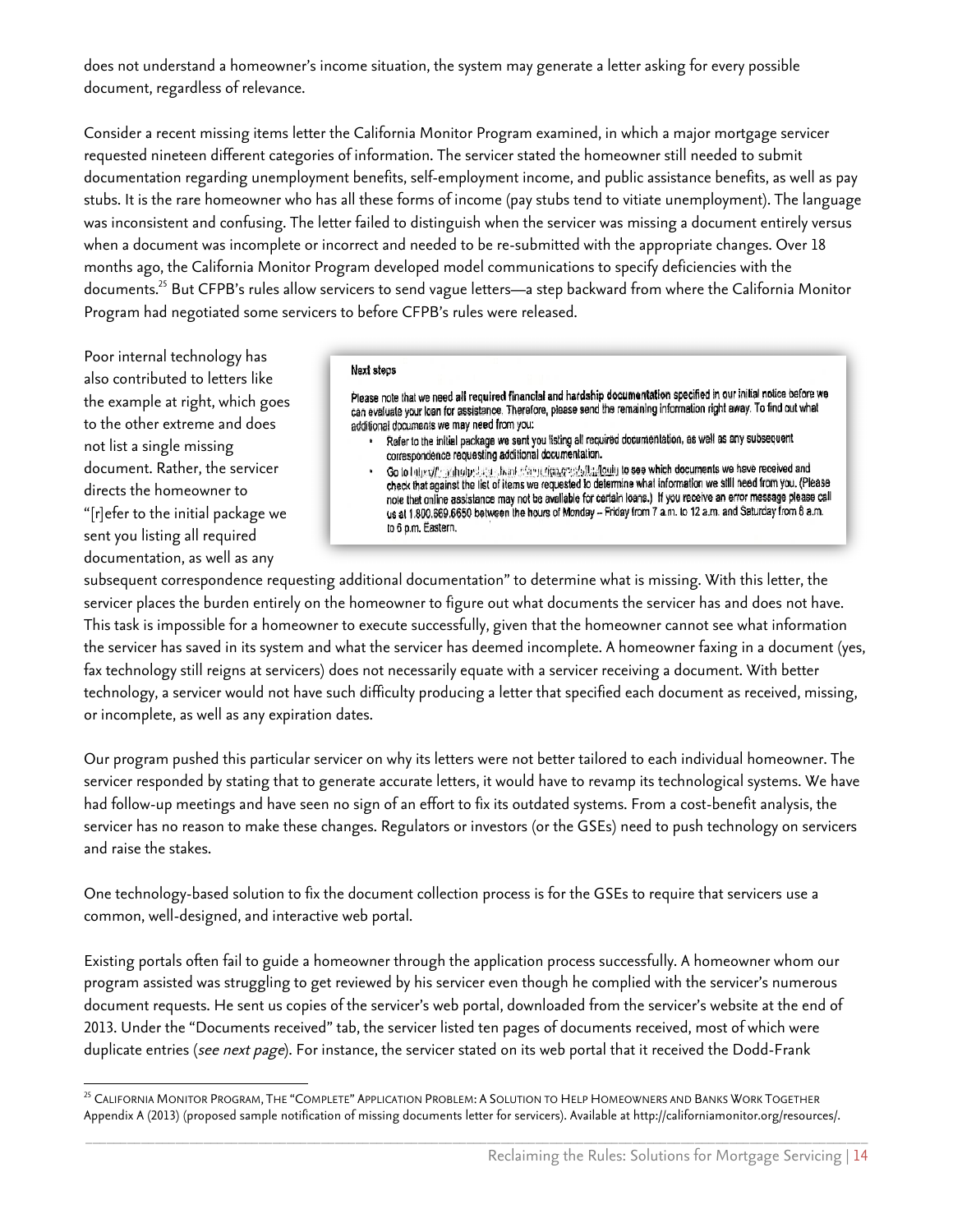Certification Form 35 times. In another part of the servicer's web portal, the servicer listed it had received "Workout Other" 350 times. This is completely useless to a homeowner since it is unclear what "Workout Other" means and what specific documents the servicer received.



Existing portals often fail to guide a homeowner through the modification application process successfully. This is an example of one homeowner's portal report on Documents Received by the servicer.

With a well-designed portal a homeowner could see what documents the servicer has received and the date each document will expire. More importantly, the portal could help a homeowner identify whether a document is missing or needs to be re-submitted with corrections. In the latter case, the servicer could upload an image or PDF of the homeowner's document that needs to be corrected, circling or highlighting areas that need the homeowner's attention, and explaining what action needs to be taken in a comment box. For example, if the homeowner forgot to sign a tax form, the servicer would circle the signature line and tell the homeowner to sign and date the form. If one portion of a form was illegible, it could be highlighted to avoid the homeowner using the same penmanship on the form the next time.

By requiring servicers to have better-designed and more informative web portals, GSE servicing guidelines could in turn shift some responsibility back to the homeowner. Instead of waiting for the servicer to send multiple, often unintelligible "five-day letters," homeowners could proactively check the portal to understand the status of their applications and upload any documents still needed. Servicers could replace the "five-day

letters" with periodic updates to homeowners via email or text (or even mobile app). Such technology would result in a faster, more transparent process.

Better technology is also critical to helping both homeowners and new servicers deal with a service transfer. Although service transfers are presumptively legal, recent deals involving major banks have been scrutinized and even halted by state regulators. Some servicers are just not equipped to handle the volume of loans, especially delinquent loans, for which they purchased servicing rights. New GSE servicing guidelines could unify technology platforms, making service transfers much more manageable for both servicers and homeowners.

Currently, a service transfer requires that all of a homeowner's account information be manually transferred from the old servicer's platform to the new servicer's platform. This "boarding" process can take weeks, preventing the new servicer from accessing a homeowner's loan modification documents for a long time after the transfer. The new servicer is supposed to continue reviewing active loan modification applications after the transfer. The California Monitor Program, however, has observed that the new servicer commonly fails to receive necessary information or documents, and has no way of identifying if something is missing without physically calling the prior servicer.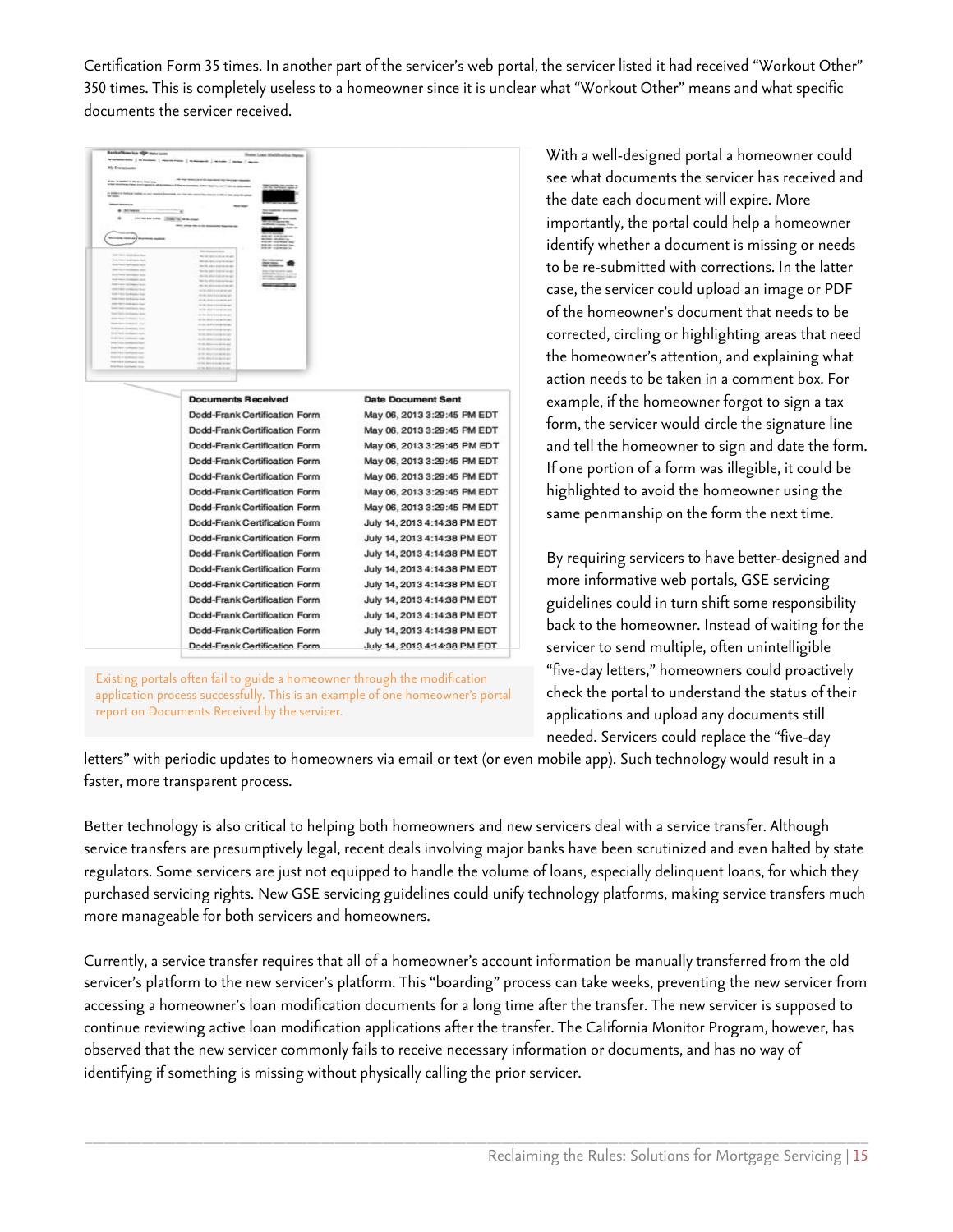If GSE reform or GSE servicing guidelines required servicers to implement a common servicing platform for delinquent loans, the problems associated with service transfer would be dramatically reduced. With a standardized servicing database, transferring a homeowner's information from servicer to servicer would be as simple as electronic transmission of data. There could still be some delays due to proprietary documents and differences in modification programs, but such delays would be minor compared to the consumer harm, expense, and regulatory risk that exist now. The new servicer would also be able to communicate with a homeowner about his or her account from the start of the service transfer period. If coupled with a GSE-mandated universal web portal, a homeowner could follow his or her application directly from servicer to servicer, and quickly determine if any documents will need to be resubmitted.

The move to a standardized servicing platform *must* be driven by top-down GSE reform. Whatever incentive exists for servicers to improve their servicing platforms of their own accord provides no incentive to share these developments with their competitors. The GSEs can guarantee that all servicers collect consistent information, which will help the CFPB evaluate the compliance and performance of servicers. Finally, the implementation of a standardized servicing platform will help address equity issues inherent in homeowners not having a choice in their servicers. By mandating a technological baseline, regulators can guarantee that no homeowner in default is left in the lurch—and at the risk of preventable foreclosure—by servicers' outdated and substandard technology.

## Consumer Testing to Improve Communications

To evaluate whether communications are working or not, regulators should be going directly to homeowners and understanding their perceptions. Only by soliciting this type of feedback can the CFPB know whether servicers are making information about a mortgage accessible to the homeowner.

The CFPB already has the capacity and experience to conduct consumer testing and design award-winning plain language consumer communications. Consider the CFPB's work on creating mortgage loan disclosure to help consumers shopping for a mortgage. There were already several required forms in existence, but the CFPB was tasked with designing fewer and simpler forms by Congress. The CFPB turned two complicated forms (the Good Faith Estimate designed by the Department of Housing and Urban Development under RESPA and the "early" Truth-in-Lending disclosure designed by the Board of Governors of the Federal Reserve System under the Truth in Lending Act (TILA)) into a single Loan Estimate Form. Not only did the CFPB reduce the amount of paperwork that a consumer receives, it created shorter and clearer disclosure. The Loan Estimate Form eliminates the overlapping and inconsistent language contained on the other forms. It is easier for consumers to understand and for lenders to provide and explain.

The CFPB engaged in extensive consumer testing and industry feedback on this project. Before issuing its proposal, the CFPB spent over a year analyzing public feedback through qualitative usability testing and its "Know Before You Owe" public initiative. The CFPB continued to engage consumers in the process through testing after it issued its proposal. It found that its newly created disclosure performed better on average than the current TILA and RESPA disclosures in a study involving 858 consumers. The Center for Plain Language awarded the CFPB a 2014 ClearMark Award for the Loan Estimate Form, recognizing the form as an excellent communication for consumers.

Regulators know how to do consumer testing. Frankly, industry does too. When selling financial products, mortgage servicers rely on consumer testing to determine effectiveness of different types of communications. The heavily researched and consumer-tested packaging of credit card gets consumers to act. Communication with a delinquent borrower should have the same goal—getting a consumer to act. Because servicers rely on form language created by government, like the HAMP sample language discussed on pages 6-8 of this report, those communications are not researched and tested for effectiveness. The CFPB should put the servicers' resources to work and require the servicer to conduct consumer testing on the effectiveness of mortgage servicing communications before mass implementation. This shifts the burden from the